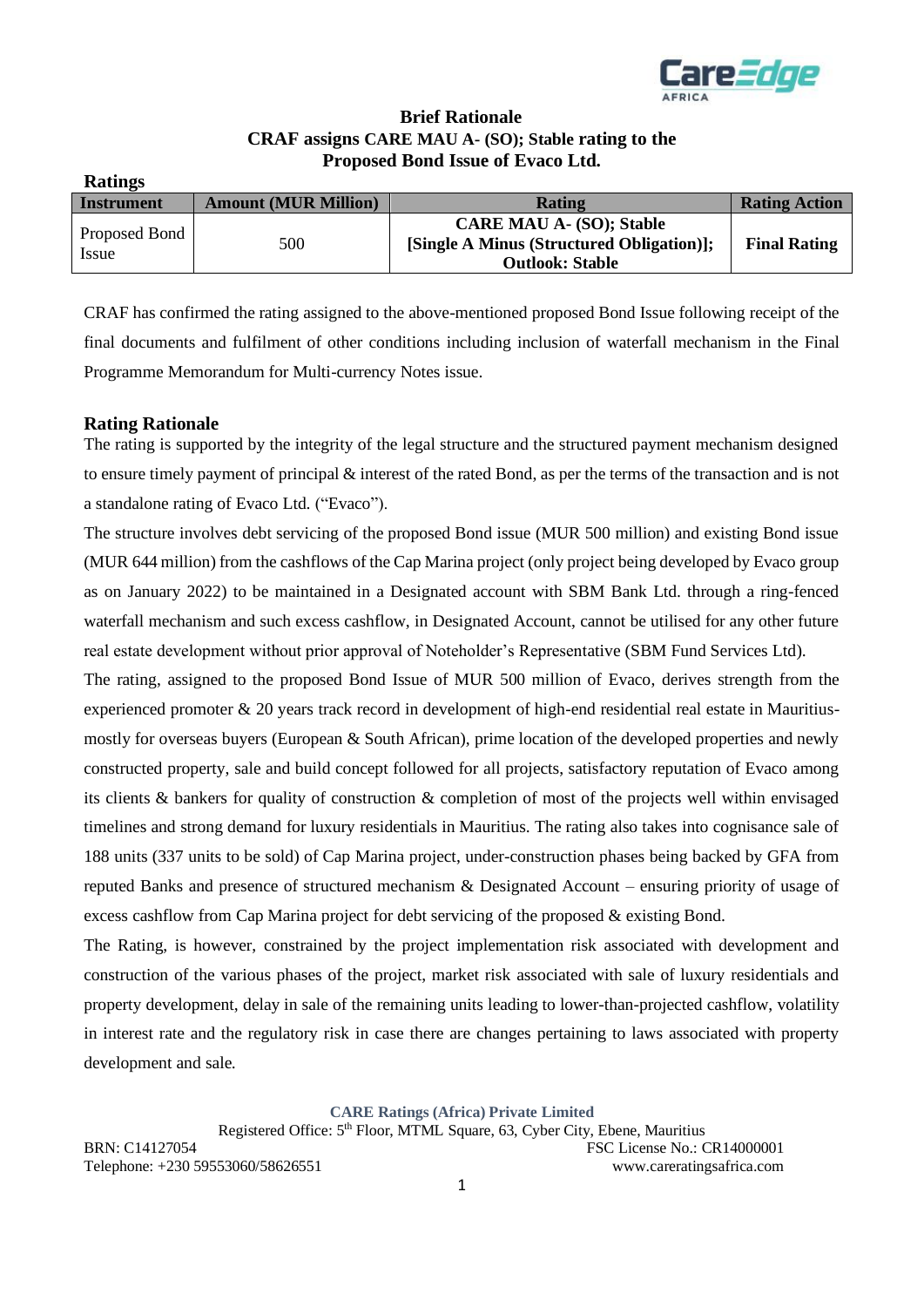

#### **Rating sensitivities**

*Positive factors that could, individually or collectively, lead to positive rating action/upgrade* 

- Ability to achieve sale of balance units of cap Marina project within envisaged time frame
- Ability to maintain steady cashflow throughout the projected years.
- Timely completion of projects within cost parameters
- Maintaining committed quality of construction of residential units

# *Negative factors that could, individually or collectively, lead to negative rating action/downgrade*

- Additional debt by Evaco
- Inability to sell the balance project at the envisaged price and within the projected timeline
- Delay in construction of the villas at Cap Marina thus delay in receipt of sale proceeds.
- Usage of excess cashflow from Cap Marina project for any future real estate development without prior consent of the Noteholder's Representative (SBM Fund Services Ltd).

#### **BACKGROUND**

Incorporated on April 3, 2002, Evaco Ltd (''Evaco'') emerged from a real estate development company to a holding and investment entity. It is a 100% subsidiary of Société A. Mayer which is fully owned by Mr. Arnaud Mayer, the founder, and Chairman of Evaco Group. Evaco acts as a group corporate executive office with its global head offices located in Mauritius. It is a public limited liability company, and its principal activities include development of high-end real estate projects and managing a beach-side restaurant in Trou-aux Biches. As of December 31, 2021, Evaco Group has developed high-end real estate projects on a total area of 431,000 sqm and has built & delivered 334 residential units and 71 commercial units. With over 20 years of experience, Evaco group is recognized as one of the key players in important sectors of the economy.

All the subsidiary companies are engaged in providing constriction materials, consultancy service and executing construction work for the Cap marina project.

Evaco Group is a professionally managed company and is governed by 6-member Board of Director with 5 Executive and 1 Independent Directors. The strategic affairs of the company are looked after by the founder and chairman, Mr. Arnaud Mayer. Mr. Alexandre Gourel de St Pern is the Chief Executive Officer. They are assisted by a team of qualified and experienced professionals for managing the day-to-day operations of the company. Cap Marina is the only real estate project currently being developed by Evaco in the village of Cap Malheureux. In 2015-16, Evaco group purchased, 22 hectors (64 arpent or 220,000 sqm) in Cap Malheureux (opposite to the iconic church with red roof) with stunning views of the Coin de Mire islet and the sea, at MUR 286 million. The project comprises of construction of 337 high-end residential villas, duplexes, and apartments under the Property-Development-Scheme (PDS) of Govt. of Mauritius (GoM) for selling to international buyers & expats (primarily South Africans and Europeans) and development of 21 Villas for the locals.

**CARE Ratings (Africa) Private Limited**

Registered Office: 5<sup>th</sup> Floor, MTML Square, 63, Cyber City, Ebene, Mauritius BRN: C14127054 FSC License No.: CR14000001 Telephone: +230 59553060/58626551 www.careratingsafrica.com 2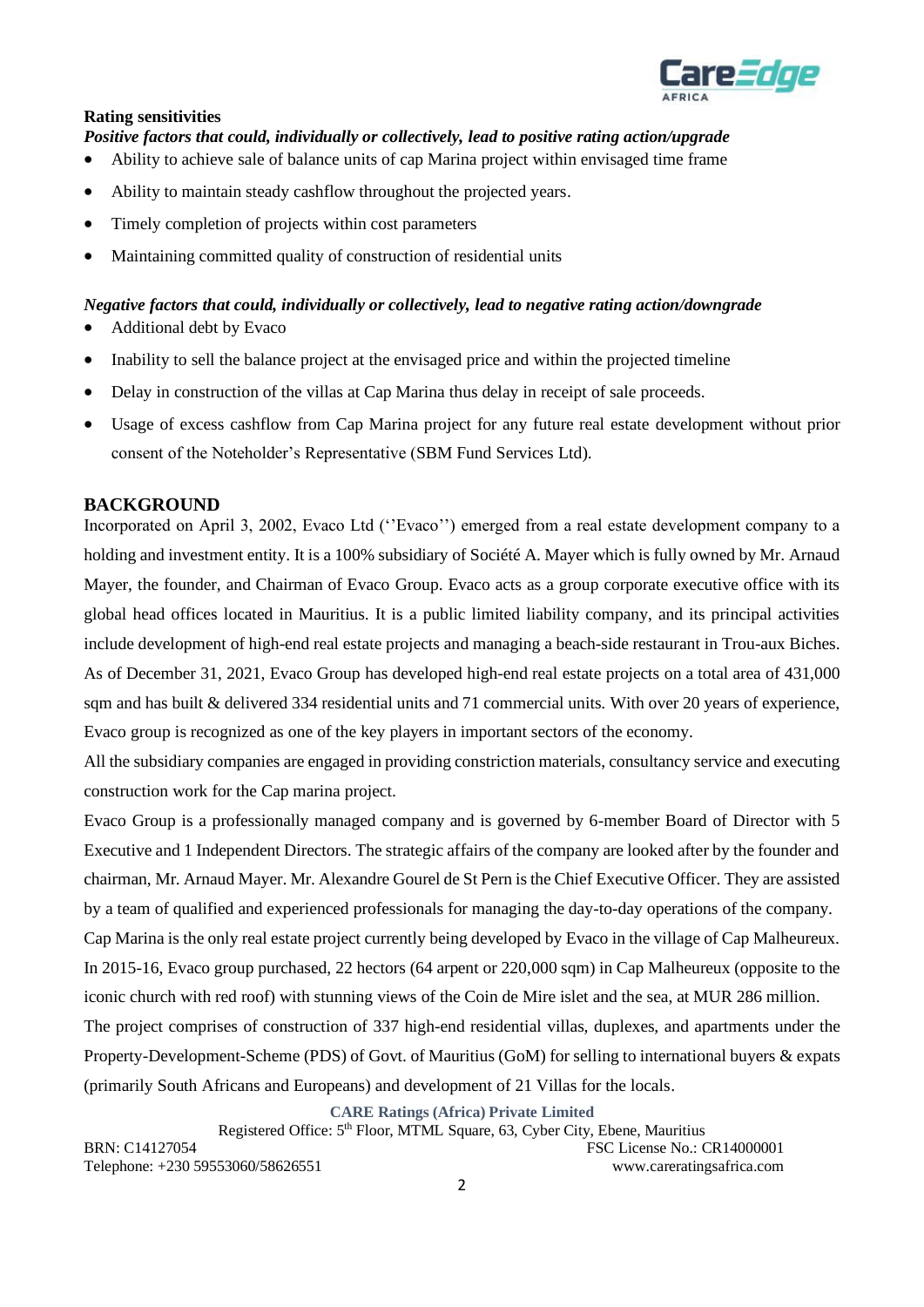

The entire Cap Marina project is on "Sale and Build" model. As of January 2022, out of 337 villas to be sold, Evaco has signed Agreement for 188 villas and has received part payments (5%-15%) for such sale.

As per GoM Regulation, all residential developments under PDS Schemes (targeted for international clients) should be under VEFA Regulation (Vente en État Futur d'Achèvement) – governed by Civil Law of Mauritius and requires a Financial Completion Guarantee (GFA) from a reputed Bank. *Banks provide GFA – whereby it undertakes to complete the project and deliver the product to the buyer in case the developer has failed to do so.* Hence, Banks provide GFA only when the developer has achieved breakeven of the project cost and after

analysing past track record of the promoter and group's popularity among the international clients. Total revenue from the Cap Marina project is estimated around MUR 10.7 billion. At completion of the project

in FY26, Evaco has projected a total profit of MUR 2.5 billion over a period of 5 years.

Proposed Bond issue of MUR 500 million will be serviced from the cashflow of the Cap Marina project. During the tenure of the Bond repayment, Evaco may undertake to develop few more real estate projects. However, the cashflow from Cap Marina project cannot be utilised for any other future projects without prior approval of Noteholder's Representative, since the same has been ring-fenced through GFA and waterfall mechanism. The funds will be utilised for repayment of the Bond issue of MUR 644 million (proposed repayment in FY24 and FY25). The waterfall mechanism is as under:

The Rating is completely dependent on the successful execution of the Cap Marina project under construction, the waterfall structure in place and timely sale of the balance phases. Hence, the rating is dependent on operational and financial performance of Cap Marina project, since annual cashflow of Evaco will depend on the cashflow of Cap Marina project.

In FY21 (July-June), Evaco Ltd. (Consolidated) has posted a loss of MUR 213 million on a turnover of MUR 434 million. In FY21 (July-June), Evaco Ltd. (Standalone) has posted a profit of MUR 2 million on a turnover of MUR 95 million.

#### **Disclaimer**

CARE Ratings (Africa) Private Limited ("CRAF")'s ratings are opinions on the likelihood of timely payment of the obligations under the rated instrument and are not recommendations to sanction, renew, disburse or recall the concerned bank facilities or to buy, sell or hold any security. CRAF's ratings do not convey suitability or price for the investor. CRAF's ratings do not constitute an audit on the rated entity. CRAF has based its ratings/outlooks on information obtained from sources believed by it to be accurate and reliable. CRAF does not, however, guarantee the accuracy, adequacy or completeness of any information and is not responsible for any errors or omissions or for the results obtained from the use of such information. Most entities whose bank facilities/instruments are rated by CRAF have paid a credit rating fee, based on the amount and type of bank facilities/instruments. CRAF may also have other commercial transactions with the entity.

In case of partnership/proprietary concerns, the rating /outlook assigned by CRAF is, inter-alia, based on the capital deployed by the partners/proprietor and the financial strength of the firm at present. The rating/outlook may undergo change in case of withdrawal of capital or the unsecured loans brought in by the partners/proprietor in addition to the financial performance and other relevant factors. CRAF is not responsible for any errors and states that it has no financial liability whatsoever to the users of CRAF's rating.

CRAF's ratings do not factor in any rating related trigger clauses as per the terms of the facility/instrument, which may involve acceleration of payments in case of rating downgrades. However, if any such clauses are introduced and if triggered, the ratings may see volatility and sharp downgrades.

**CARE Ratings (Africa) Private Limited**

Registered Office: 5<sup>th</sup> Floor, MTML Square, 63, Cyber City, Ebene, Mauritius BRN: C14127054 FSC License No.: CR14000001 Telephone: +230 59553060/58626551 www.careratingsafrica.com